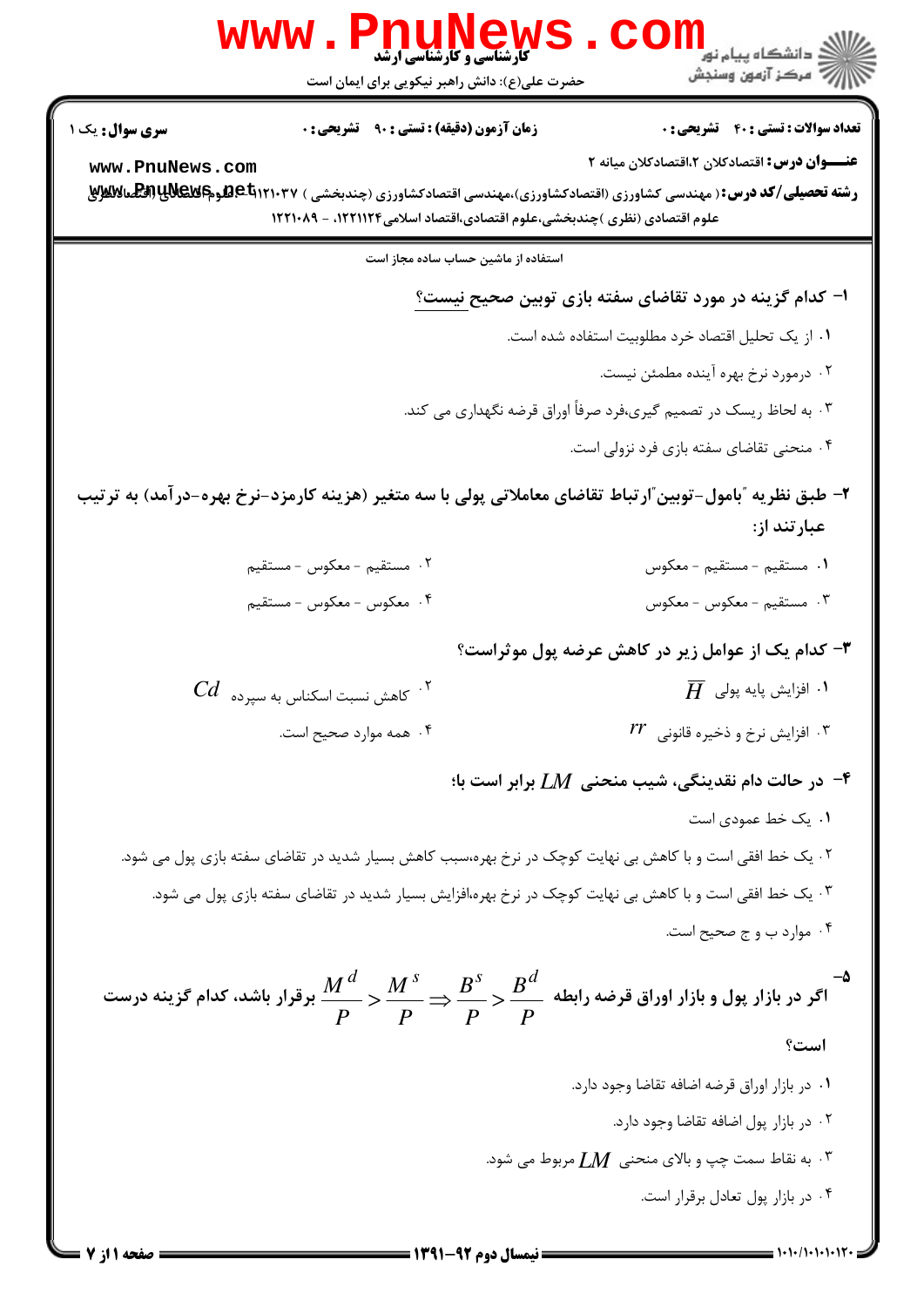|                                           | <b>www.PnuNews</b><br><b>گارشناسی و کارشناسی ارشد</b><br>حضرت علی(ع): دانش راهبر نیکویی برای ایمان است                                                                                                                                                                          |                                                | <mark>د</mark> دانشگاه پيام نو <mark>ر</mark><br>أأأأ مركز آزمون وسنجش                                |
|-------------------------------------------|---------------------------------------------------------------------------------------------------------------------------------------------------------------------------------------------------------------------------------------------------------------------------------|------------------------------------------------|-------------------------------------------------------------------------------------------------------|
| <b>سری سوال : ۱ یک</b><br>www.PnuNews.com | <b>زمان آزمون (دقیقه) : تستی : ۹۰ قشریحی : 0</b><br><b>رشته تحصیلی/کد درس: م</b> هندسی کشاورزی (اقتصادکشاورزی)،مهندسی اقتصادکشاورزی (چندبخشی ) ۱۱۲۱۰۳۷ <b>EBBWS &amp;ws پالا</b> لگاو <b>تلاپین</b><br>۱۲۲۱۰۸۹ - ،علوم اقتصادی (نظری )چندبخشی،علوم اقتصادی،اقتصاد اسلامی۱۲۲۱۱۲۴ |                                                | <b>تعداد سوالات : تستی : 40 - تشریحی : 0</b><br><b>عنــــوان درس:</b> اقتصادکلان ۲،اقتصادکلان میانه ۲ |
|                                           | ۶- در یک مدل سه بخشی اقتصاد، رابطه برابری تراوشات(نشتها)با تزریقات عبارت است از:                                                                                                                                                                                                |                                                |                                                                                                       |
|                                           | $S+C=I+G$ .                                                                                                                                                                                                                                                                     |                                                | $S = I$ $\cdot$                                                                                       |
|                                           | $S+T+M=I+G+X$ <sup>f</sup>                                                                                                                                                                                                                                                      |                                                | $S+T=I+G$ *                                                                                           |
|                                           |                                                                                                                                                                                                                                                                                 |                                                | - شیب منحنی $I$ Z عبارت است از $\blacktriangleright$                                                  |
| $\frac{1-c(1-t)}{b}$                      | $-b$ $\cdot$ $\cdot$<br>$1 - c(1-t)$                                                                                                                                                                                                                                            |                                                | $rac{b}{1-c(1-t)}$ $rac{1-c(1-t)}{b}$ $rac{1}{1-c(1-t)}$                                              |
| $F \cdot \cdot \cdot$                     | ۸–اگر حجم نقدینگی برابر ۱۲۰۰ واحد و حجم پول برابر ۸۰۰ واحد باشد کدام گزینه حجم شبه پول را نشان می<br>$Y \cdot \cdot \cdot$ . $Y$                                                                                                                                                | $1 \cdots$ . $1$                               | دهد؟<br>9.1                                                                                           |
|                                           | ۹- یکی از موارد رایج ترکیب سیاست پولی و مالی افزایش هزینه های دولت و افزایش همزمان عرضه حقیقی پول                                                                                                                                                                               |                                                | است. این نوع سیاست چه نام دارد؟                                                                       |
|                                           | ۰۲ همسازی نرخ ارز                                                                                                                                                                                                                                                               |                                                | ۰۱ همسازی مالی                                                                                        |
|                                           | ۰۴ همسازی نرخ دستمزدو نرخ تورم                                                                                                                                                                                                                                                  |                                                | ۰۳ همسازی پولی                                                                                        |
|                                           | ∙ا− در تحلیل کینز و مکتب کمبریج عامل تعیین کننده تقاضای معاملاتی پول به ترتیب کدامند؟                                                                                                                                                                                           |                                                |                                                                                                       |
|                                           | ۲. سطح درآمد - نرخ بهره                                                                                                                                                                                                                                                         |                                                | ۰۱ سطح درآمد - سطح درآمد                                                                              |
|                                           | ۴ . نرخ بهره - نرخ بهره                                                                                                                                                                                                                                                         |                                                | ۰۳ نرخ بهره - سطح درآمد                                                                               |
|                                           |                                                                                                                                                                                                                                                                                 | 11- در چه صورت کارایی سیاست مالی بیشتر می شود؟ |                                                                                                       |
|                                           | ۰۲ در صورتی که منحنی $LM$ عمودی باشد. $\cdot$                                                                                                                                                                                                                                   |                                                | ۰۱ در چه صورتی که منحنی $I$ S کم شیب تر باشد. $\cdot$                                                 |
|                                           | ۰۴ در صورتی که منحنی $LM$ کم شیب تر باشد. $\cdot$                                                                                                                                                                                                                               |                                                | ۰۳ در صورتی که منحنی $\,M\,$ پر شیب تر باشد. $\,$                                                     |
|                                           | ۱۲- اگر سرمایه گذاری کاملاً نسبت به نرخ بهره بی کشش باشد، منحنی سرمایه گذاری و منحنی S[ به ترتیب چه                                                                                                                                                                             |                                                | شکلی دارند؟                                                                                           |
| ۰۴ افقی - افقی                            | ۰۳ افقی - عمودی                                                                                                                                                                                                                                                                 | ۰۲ عمودی - عمودی                               | ۱. عمودی - افقی                                                                                       |
|                                           |                                                                                                                                                                                                                                                                                 |                                                |                                                                                                       |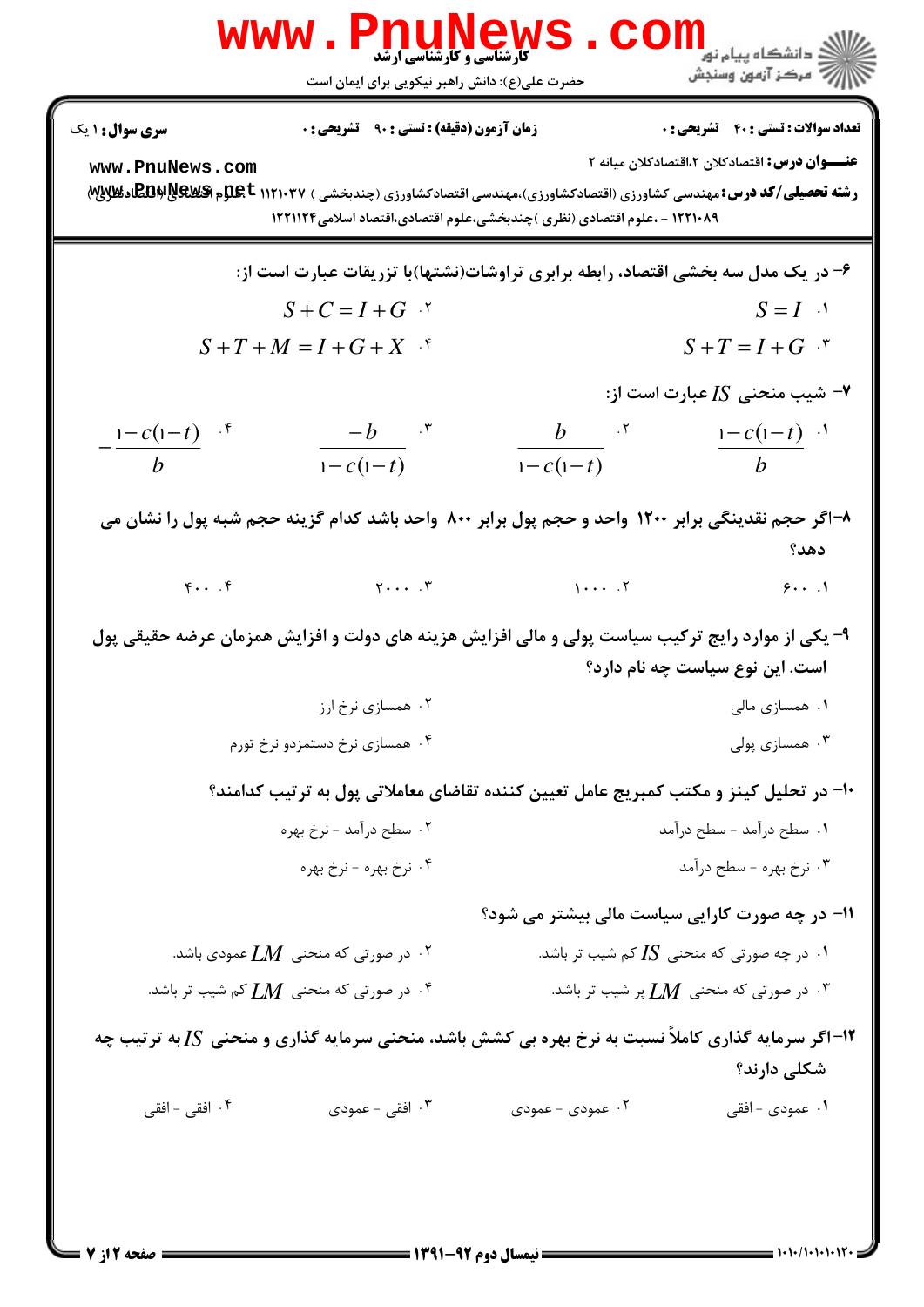| سری سوال: ۱ یک                                                                                                                                | <b>زمان آزمون (دقیقه) : تستی : ۹۰ قشریحی : 0</b>                                                                                                                                                            |                                                                                                |                                                      | <b>تعداد سوالات : تستي : 40 - تشريحي : 0</b>                  |
|-----------------------------------------------------------------------------------------------------------------------------------------------|-------------------------------------------------------------------------------------------------------------------------------------------------------------------------------------------------------------|------------------------------------------------------------------------------------------------|------------------------------------------------------|---------------------------------------------------------------|
| www.PnuNews.com                                                                                                                               | <b>رشته تحصیلی/کد درس: مهندسی کشاورزی (اقتصادکشاورزی)،مهندسی اقتصادکشاورزی (چندبخشی ) ۱۱۲۱۰۳۷ عیملوم هیهیکاپالتا اوتلاپایی)</b><br>۱۲۲۱۰۸۹ - ،علوم اقتصادی (نظری )چندبخشی،علوم اقتصادی،اقتصاد اسلامی۱۲۲۱۱۲۴ |                                                                                                |                                                      | <b>عنـــوان درس:</b> اقتصادکلان ۲،اقتصادکلان میانه ۲          |
| ا اگر در یک بازار پولی تقاضای معاملاتی احتیاطی پول $\bm{M}_f$ $\bm{\nu}$ و تقاضای سفته بازی پول $\bm{r}$ ۰۰۷ – ۱۰۵۰ $\bm{M}_a$ و $\bm{N}_a=1$ |                                                                                                                                                                                                             |                                                                                                |                                                      |                                                               |
|                                                                                                                                               |                                                                                                                                                                                                             | $^{\circ}$ عرضه پول ۴۰۰ = $M_{_S}$ باشد، معادله $M$ کدام است                                   |                                                      |                                                               |
| $y = \mathsf{p} \circ \mathsf{p}$ .                                                                                                           | $y = 1000 - 1000r$ .                                                                                                                                                                                        | $y = \text{poo} + \text{poo}$                                                                  |                                                      | $y = 1000 + 1000r$ .                                          |
|                                                                                                                                               |                                                                                                                                                                                                             |                                                                                                |                                                      | ۱۴- در رابطه ارزش پول و واردات می توان گفت؛                   |
|                                                                                                                                               |                                                                                                                                                                                                             |                                                                                                | ۰۱ افزایش ارزش پول داخلی سبب کاهش واردات می شود.     |                                                               |
|                                                                                                                                               |                                                                                                                                                                                                             |                                                                                                | ۰۲ کاهش ارزش پول داخلی سبب کاهش واردات می شود.       |                                                               |
|                                                                                                                                               |                                                                                                                                                                                                             |                                                                                                | ۰۳ افزایش ارزش پول داخلی موجب افزایش واردات نمی شود. |                                                               |
|                                                                                                                                               |                                                                                                                                                                                                             | ۰۴ ارزش پول داخلی هیچ رابطه ای با تغییر میزان واردات ندارند.                                   |                                                      |                                                               |
|                                                                                                                                               | و ه $T$ چنانچه تابع مصرف به صورت $\lambda\,y_D$ / ۱۰/ ۱۰۵۰ $C= \lambda\,$ مالیات به صورت $y$ ۵/ ۱۰ $\lambda\,y_D$ و $T= \pi\,$ و $T$                                                                        | ی می دهد؟ $I = \mathbb{S}$ و می $\mathbb{G} = G$ باشد،کدام گزینه معادله $I$ را نشان می دهد $r$ |                                                      |                                                               |
|                                                                                                                                               | $y = F V\omega \circ F P\omega \circ r$ .                                                                                                                                                                   |                                                                                                |                                                      | $y = F V\omega \circ - F\omega \circ r$ .                     |
|                                                                                                                                               | $y = F V\omega \circ + F \circ r$ .                                                                                                                                                                         |                                                                                                |                                                      | $y = \texttt{F\omega\omega} \circ \texttt{F\omega} \circ r$ . |
|                                                                                                                                               |                                                                                                                                                                                                             | ۱۶- اینکه «عرضه تقاضای خود را بوجود می آورد»مربوط به کدام گزینه است؟                           |                                                      |                                                               |
| ۰۴ قانون بازده نزولي                                                                                                                          | ۰۳ قانون سي                                                                                                                                                                                                 | ۰۲ اثر پیگو                                                                                    |                                                      | ۰۱ اثر کینزی                                                  |
|                                                                                                                                               |                                                                                                                                                                                                             | ا- در تمامی نقاط سمت چپ و بالای منحنی $M$ کدام گزینه صحیح است؟                                 |                                                      |                                                               |
|                                                                                                                                               | ۰۲ در بازار کالا اضافه عرضه وجود دارد.                                                                                                                                                                      |                                                                                                |                                                      | ٠١ در بازار پول اضافه تقاضا وجود دارد.                        |
|                                                                                                                                               | ۰۴ در بازار پول اضافه عرضه وجود دارد.                                                                                                                                                                       |                                                                                                |                                                      | ٠٣ در بازار كالااضافه تقاضا وجود دارد.                        |
|                                                                                                                                               |                                                                                                                                                                                                             | ۱۸– در صورت کاهش نرخ تنزیل مجدد کدام گزینه صحیح است؟                                           |                                                      |                                                               |
|                                                                                                                                               |                                                                                                                                                                                                             | ٠١ قرض گرفتن از بانک مرکزي با هزينه کمتري امکان پذير است.                                      |                                                      |                                                               |
|                                                                                                                                               |                                                                                                                                                                                                             | ۰۲ قرض گرفتن از بانک مرکزی با هزینه بیشتری امکان پذیر است.                                     |                                                      |                                                               |
|                                                                                                                                               |                                                                                                                                                                                                             |                                                                                                | ۰۳ هزینه قرض گرفتن از بانک مرکزی تغییری نمی کند.     |                                                               |
|                                                                                                                                               |                                                                                                                                                                                                             |                                                                                                |                                                      | ۰۴ حجم پول در گردش کاهش می یابد.                              |
|                                                                                                                                               |                                                                                                                                                                                                             |                                                                                                |                                                      |                                                               |
|                                                                                                                                               |                                                                                                                                                                                                             | $=$ 14401 - 84 $\sim$ 55 M $\sim$ 5 $=$                                                        |                                                      |                                                               |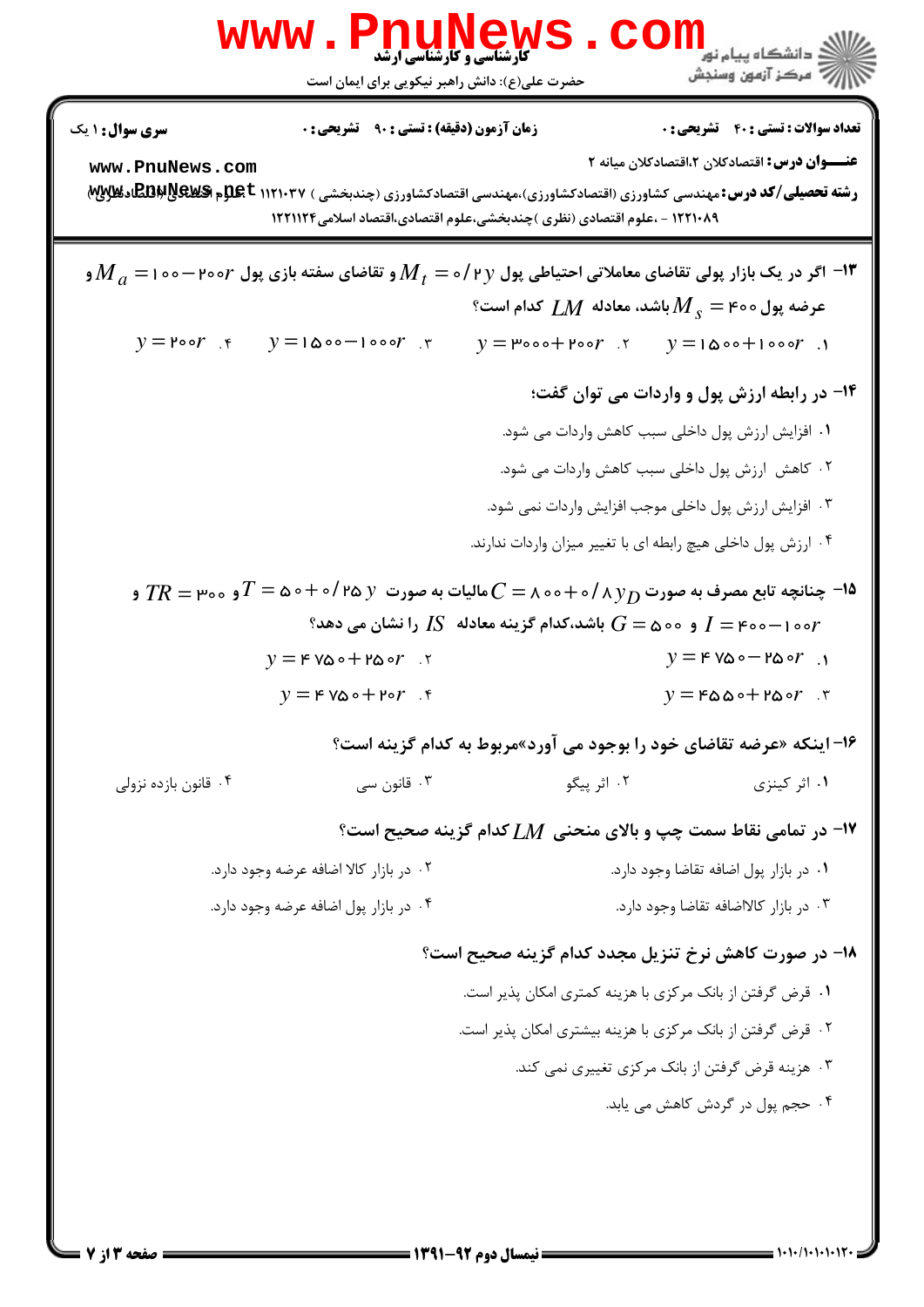| <b>WWW</b>                                                                                                                                                                    | <b>MENEW</b><br>کارشناسی و کارشناسی ارشد<br>حضرت علی(ع): دانش راهبر نیکویی برای ایمان است |                                                                                                       | د دانشڪاه پيام نور<br>7- مرڪز آزمون وسنڊش                                                     |
|-------------------------------------------------------------------------------------------------------------------------------------------------------------------------------|-------------------------------------------------------------------------------------------|-------------------------------------------------------------------------------------------------------|-----------------------------------------------------------------------------------------------|
| سری سوال : ۱ یک<br>www.PnuNews.com<br><b>رشته تحصیلی/کد درس:</b> مهندسی کشاورزی (اقتصادکشاورزی)،مهندسی اقتصادکشاورزی (چندبخشی ) ۱۱۲۱۰۳۷ ج <b>لوم هیهیکاپایتان اوتلاپاین</b> ) | <b>زمان آزمون (دقیقه) : تستی : ۹۰ تشریحی : 0</b>                                          | ۱۲۲۱۰۸۹ - ،علوم اقتصادی (نظری )چندبخشی،علوم اقتصادی،اقتصاد اسلامی۱۲۲۱۱۲۴                              | <b>تعداد سوالات : تستي : 40 - تشريحي : 0</b><br>عنـــوان درس: اقتصادکلان ۲،اقتصادکلان میانه ۲ |
| ا استخشی از اثر اولیه افزایش مخارج دولت و سیاست مالی بر روی $\mathcal Y$ بخاطر افزایش $r$ و کاهش $I$ خنثی می شود؛ این $^{-1}$                                                 |                                                                                           |                                                                                                       | موضوع در اقتصاد کلان چه نام دارد؟                                                             |
| ۰۴ اثر جایگزینی                                                                                                                                                               | ۰۳ اثر نرخ بهره                                                                           | ۰۲ اثر پیگو                                                                                           | ۰۱ اثر کینزی                                                                                  |
|                                                                                                                                                                               |                                                                                           |                                                                                                       | ۲۰– کینز معتقد است که تقاضای پول:                                                             |
|                                                                                                                                                                               |                                                                                           |                                                                                                       | ۰۱ برابر است با تقاضای سفته بازی ،معاملاتی و احتیاطی                                          |
|                                                                                                                                                                               |                                                                                           | ۰۲ بانرخ بهره رابطه معکوس و با درآمد ملی رابطه مستقیم دارد                                            |                                                                                               |
|                                                                                                                                                                               |                                                                                           | ۰۳ در دام نقدینگی ،نسبت به نرخ بهره کشش بی نهایت دارد                                                 |                                                                                               |
|                                                                                                                                                                               |                                                                                           |                                                                                                       | ۰۴ همه موارد بالا صحيح است.                                                                   |
|                                                                                                                                                                               |                                                                                           |                                                                                                       | <b>۳۱</b> - بر طبق نظریه مقداری پول:                                                          |
|                                                                                                                                                                               |                                                                                           | ۰۱ اگر عرضه پول دو برابر شود،قیمت ها نیز دو برابر می شود.                                             |                                                                                               |
|                                                                                                                                                                               |                                                                                           | ۰۲ اگر عرضه پول ۱۰ درصد کاهش یابد ،تورم نیز ۱۰ درصد کاهش می یابد.                                     |                                                                                               |
|                                                                                                                                                                               |                                                                                           |                                                                                                       | ۰۳ سرعت گردش پول در کوتاه مدت ثابت است.                                                       |
|                                                                                                                                                                               |                                                                                           |                                                                                                       | ۰۴ همه مواردصحیح است.                                                                         |
|                                                                                                                                                                               |                                                                                           | ۲۲– کدام یک از سیاستهای زیر ،سیاست پولی انقباضی است؟                                                  |                                                                                               |
|                                                                                                                                                                               | ۰۲ کاهش نرخ تنزیل مجدد                                                                    |                                                                                                       | ٠١ خريد اوراق قرضه توسط بانك مركزى                                                            |
|                                                                                                                                                                               | ۰۴ افزايش نرخ ذخيره قانوني                                                                |                                                                                                       | ۰۳ کاهش نرخ ذخیره قانونی                                                                      |
|                                                                                                                                                                               |                                                                                           | ۲۳- اگر نظریه تقاضای معاملاتی پول« با مول-توبین »را بپذیریم ،حتی در صورتی که نقاضای سفته بازی پول صفر | باشد؛                                                                                         |
|                                                                                                                                                                               | ۰۲ تقاضای پول تابعی مستقیم از نرخ بهره است.                                               |                                                                                                       | ۰۱ تقاضای پول تابعی معکوس از نرخ بهره است.                                                    |
|                                                                                                                                                                               | ۰۴ تقاضای پول فقط تابعی از درآمد ملی است.                                                 |                                                                                                       | ۰۳ تقاضای پول نسبت به نرخ بهره کشش نا پذیر است.                                               |
|                                                                                                                                                                               |                                                                                           | ۲۴- هرگاه عرضه حقیقی پول کاهش یابد ،با فرض ثبات درآمد ها،مقدار تقاضای سفته بازی پول،                  |                                                                                               |
| ۰۴ هیچکدام                                                                                                                                                                    | ۰۳ کاهش می یابد.                                                                          | ۰۲ تغییر نمی کند.                                                                                     | ۰۱ افزایش می یابد.                                                                            |
|                                                                                                                                                                               |                                                                                           |                                                                                                       |                                                                                               |
|                                                                                                                                                                               |                                                                                           |                                                                                                       |                                                                                               |
|                                                                                                                                                                               |                                                                                           |                                                                                                       |                                                                                               |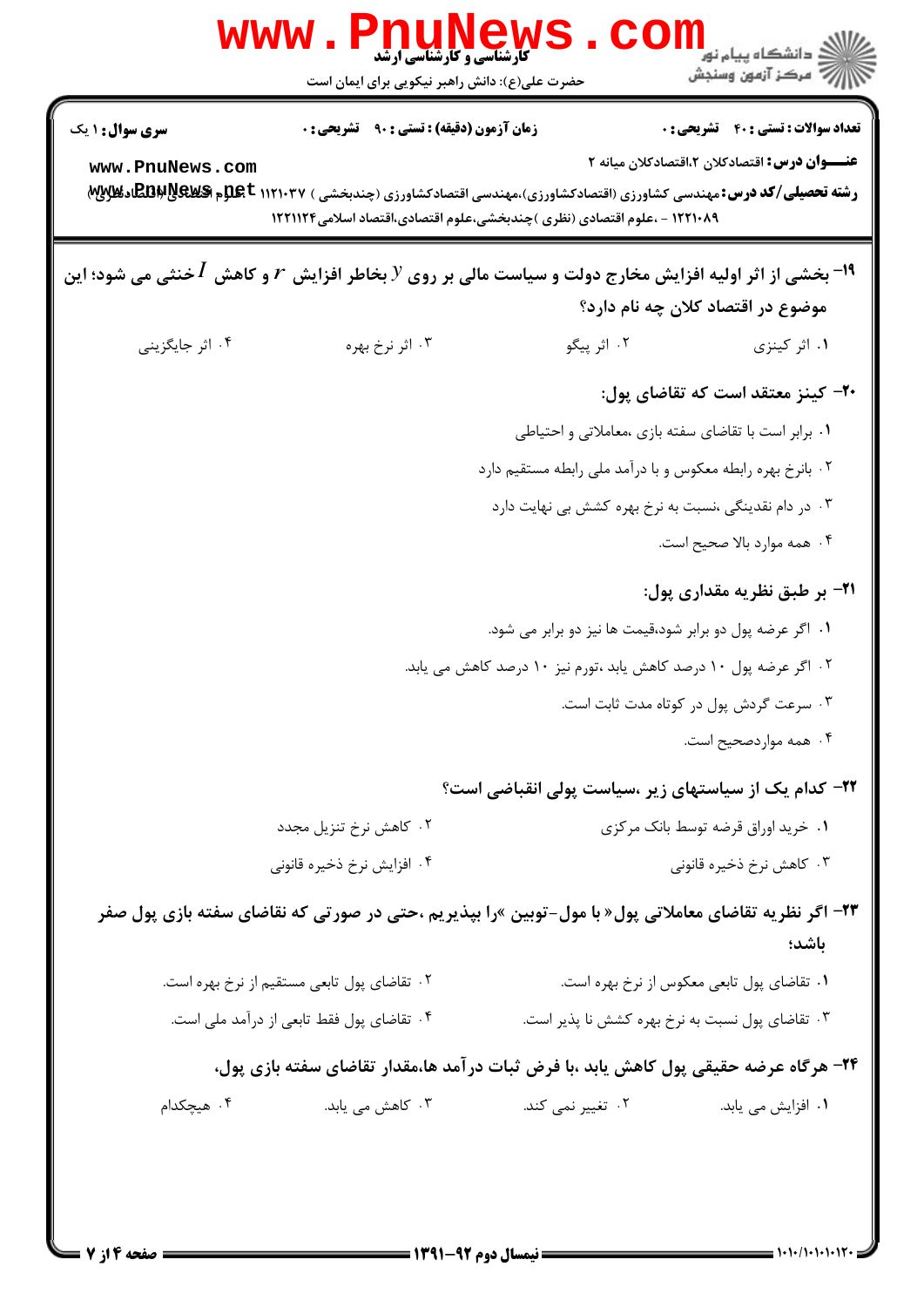|                                                                        | <b>www.PnuNews</b><br><b>گارشناسی و کارشناسی ارشد</b><br>حضرت علی(ع): دانش راهبر نیکویی برای ایمان است | ر دانشڪاه پيام نور <mark>−</mark><br>ا∛ مرکز آزمون وسنجش                                                                                                                                                                                                                                                            |  |
|------------------------------------------------------------------------|--------------------------------------------------------------------------------------------------------|---------------------------------------------------------------------------------------------------------------------------------------------------------------------------------------------------------------------------------------------------------------------------------------------------------------------|--|
| <b>سری سوال : ۱ یک</b><br>www.PnuNews.com                              | <b>زمان آزمون (دقیقه) : تستی : ۹۰٪ تشریحی : 0</b>                                                      | <b>تعداد سوالات : تستی : 40 قشریحی : 0</b><br>عنـــوان درس: اقتصادکلان ۲،اقتصادکلان میانه ۲<br><b>رشته تحصیلی/کد درس: م</b> هندسی کشاورزی (اقتصادکشاورزی)،مهندسی اقتصادکشاورزی (چندبخشی ) ۱۱۲۱۰۳۷ ج <b>لوم هیهیکاپایتان اوتلاپاین</b> )<br>۱۲۲۱۰۸۹ - ،علوم اقتصادی (نظری )چندبخشی،علوم اقتصادی،اقتصاد اسلامی۱۲۲۱۱۲۴ |  |
|                                                                        |                                                                                                        | ۲۵− منحنی IS  نشان می دهد.                                                                                                                                                                                                                                                                                          |  |
|                                                                        |                                                                                                        | ۰۱ ترکیبات مختلف نرخ بهره و درآمد حقیقی را که بازار پول در تعادل می باشد،                                                                                                                                                                                                                                           |  |
|                                                                        |                                                                                                        | ۰۲ ترکیبات مختلف نرخ بهره و عرضه پول را که بازار کالا در تعادل باشد،                                                                                                                                                                                                                                                |  |
| ۰۳ ترکیبات مختلف عرضه پول و درآمد حقیقی را که بازار کالا در تعادل است، |                                                                                                        |                                                                                                                                                                                                                                                                                                                     |  |
|                                                                        |                                                                                                        | ۰۴ ترکیبات مختلف نرخ بهره و درآمد حقیقی را که بازار کالا در تعادل است،                                                                                                                                                                                                                                              |  |
|                                                                        |                                                                                                        | ۲۶- اگر در بازار کالا،نشت (تراوش)برابر با تزریق باشد،                                                                                                                                                                                                                                                               |  |
|                                                                        | ۰۲ روی منحنی $\emph{LM}$ قرار داریم.                                                                   | ۰۱ روی منحنی $I$ S قرار داریم.                                                                                                                                                                                                                                                                                      |  |
|                                                                        | ۰۴ بازار پول در تعادل است.                                                                             | ۰۳ بالای منحنی $I$ S قرار داریم.                                                                                                                                                                                                                                                                                    |  |
|                                                                        |                                                                                                        | <b>۳۷</b> - در کدام یک از موارد زیر،انتظار داریم که IS به سمت راست انتقال نیابد؟                                                                                                                                                                                                                                    |  |
|                                                                        | ۰۲ مالیات کاهش یابد.                                                                                   | ٠١. مخارج دولت افزايش يابد                                                                                                                                                                                                                                                                                          |  |
|                                                                        | ۰۴ مقدار صادرات افزايش يابد.                                                                           | ۰۳ تابع تقاضای سرمایه گذاری به سمت چپ انتقال یابد.                                                                                                                                                                                                                                                                  |  |
|                                                                        |                                                                                                        | ۰۲۸ کدام یک از موارد زیر،بر شیب منحنی $M$ اثر می گذارد؟                                                                                                                                                                                                                                                             |  |
|                                                                        | ۰۲ حساسیت تقاضای سفته بازی نسبت به بهره                                                                | ۰۱ عرضه یول                                                                                                                                                                                                                                                                                                         |  |
|                                                                        | ۰۴ موارد ب و ج صحیح است.                                                                               | ۰۳ ضریب تقاضای معاملاتی پول نسبت به درآمد.                                                                                                                                                                                                                                                                          |  |
|                                                                        |                                                                                                        | ۰ $I$ S – $L$ M اگر مالیات و مخارج دولتی به یک اندازه کاهش یابد ،در مدل $-1$ M $\,$                                                                                                                                                                                                                                 |  |
|                                                                        | ۰۲ گافزایش و $I$ وکاهش می یابد. $\,$                                                                   | د لا كاهش و $I$ افزايش مي يابد. $\mathcal Y$                                                                                                                                                                                                                                                                        |  |
|                                                                        | ۰۴ و $I$ افزایش می یابد. $Y$                                                                           | و $I$ کاهش می یابد. $Y$                                                                                                                                                                                                                                                                                             |  |
|                                                                        |                                                                                                        | ۳۰– دلیل نزولی بودن منحنی تقاضای کل در اقتصاد کلان:                                                                                                                                                                                                                                                                 |  |
|                                                                        |                                                                                                        | ۰۱ وجود اثر جانشینی است.                                                                                                                                                                                                                                                                                            |  |
|                                                                        |                                                                                                        | ۰۲ اثر نرخ بهره و اثر ثروت است.                                                                                                                                                                                                                                                                                     |  |
|                                                                        |                                                                                                        | ۰۳ با کاهش قیمت ،صادرات افزایش و واردات کاهش می یابد.                                                                                                                                                                                                                                                               |  |
|                                                                        |                                                                                                        | ۰۴ ب وج صحیح است.                                                                                                                                                                                                                                                                                                   |  |
|                                                                        |                                                                                                        |                                                                                                                                                                                                                                                                                                                     |  |
|                                                                        |                                                                                                        |                                                                                                                                                                                                                                                                                                                     |  |
|                                                                        |                                                                                                        |                                                                                                                                                                                                                                                                                                                     |  |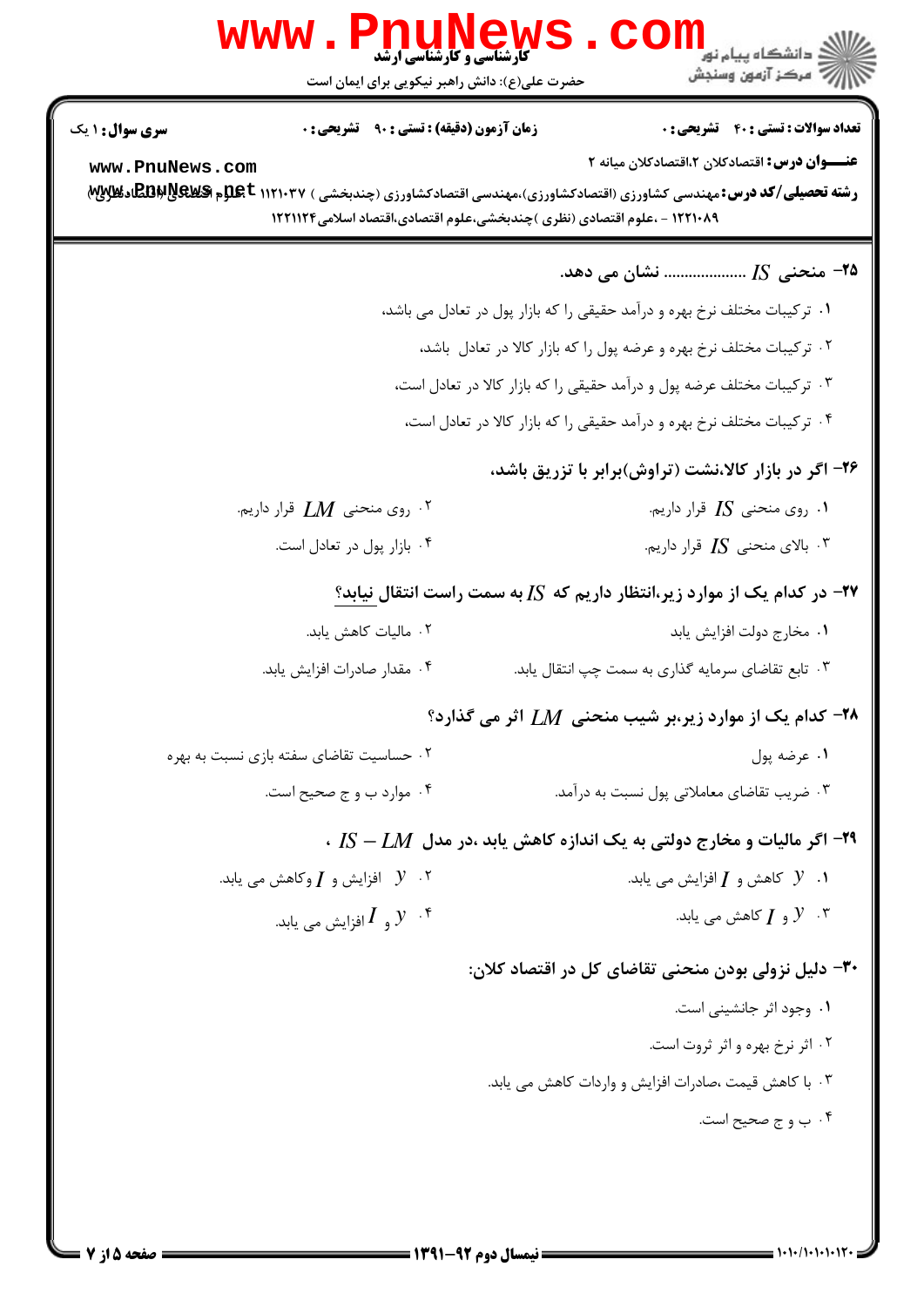| ر دانشڪاه پيام نور <mark>−</mark><br>ر <i>ا</i> =<br>رکز آزمون وسنڊش                                                                                                                                                                        |
|---------------------------------------------------------------------------------------------------------------------------------------------------------------------------------------------------------------------------------------------|
| <b>تعداد سوالات : تستي : 40 ٪ تشريحي : 0</b><br><b>عنـــوان درس:</b> اقتصادکلان ۲،اقتصادکلان میانه ۲<br><b>رشته تحصیلی/کد درس: م</b> هندسی کشاورزی (اقتصادکشاورزی)،مهندسی اقتصادکشاورزی (چندبخشی ) ۱۱۲۱۰۳۷ <b>EBBWS بهREG به</b> یندسی کشور |
| ۳۱– اگر با تغییر سطح عمومی قیمتها،مقدار عرضه نیروی کار تغییر کند،گفته می شود که نیروی کار:                                                                                                                                                  |
| ۰۱ دچار توهم پولی است.                                                                                                                                                                                                                      |
| ۰۳ ضرر می کند.                                                                                                                                                                                                                              |
| ۳۲- مقدار انتقال در منحنی تقاضای کل در اثر افزایش عرضه اسمی پول در کدام یک از موارد زیر بیشتر است؟                                                                                                                                          |
| ا افقى باشد. $L\!M$                                                                                                                                                                                                                         |
| عمودي  يا $I$ [ افقى باشد. $L$ M $^\circ$                                                                                                                                                                                                   |
| <b>۳۳</b> - در کدام یک از حالت های زیر ،سیاست پولی انبساطی باعث انتقال منحنی تقاضای کل <u>نمی</u> شود؟                                                                                                                                      |
| ۰۱ در دام نقدینگی                                                                                                                                                                                                                           |
| ۰۳ کشش تقاضای پول نسبت به نرخ بهره بی نهایت باشد.                                                                                                                                                                                           |
| ۳۴– اگر در مدل کلاسیک ،عرضه بیشتر از تقاضا باشد،تعادل                                                                                                                                                                                       |
| ٠١. فقط با كاهش عرضه بوجود مي آيد.                                                                                                                                                                                                          |
| ۰۳ با افزایش عرضه و کاهش تقاضا بوجود می آید.                                                                                                                                                                                                |
| ۳۵– کدام یک از اقتصاد دانان زیر معتقد به توهم پولی نیروی کار هستند؟                                                                                                                                                                         |
| ۰۱ کلاسیک ها                                                                                                                                                                                                                                |
| ۳۶- بیکاری که به علت عدم تطابق بین مهارت های شغلی و مهارت های مورد نیاز کارفرمایان ایجاد می شود،چه نام                                                                                                                                      |
| دارد؟                                                                                                                                                                                                                                       |
| ۰۱ بیکاری ادواری                                                                                                                                                                                                                            |
| ۳۷- منحنی فیلیپس ،منحنی ای است که :                                                                                                                                                                                                         |
| ۰۱ رابطه نرخ تورم و نرخ بیکاری را نشان می دهد.                                                                                                                                                                                              |
| ۰۳ رابطه در آمد ملی و نرخ بهره را نشان می دهد.                                                                                                                                                                                              |
|                                                                                                                                                                                                                                             |
|                                                                                                                                                                                                                                             |
|                                                                                                                                                                                                                                             |